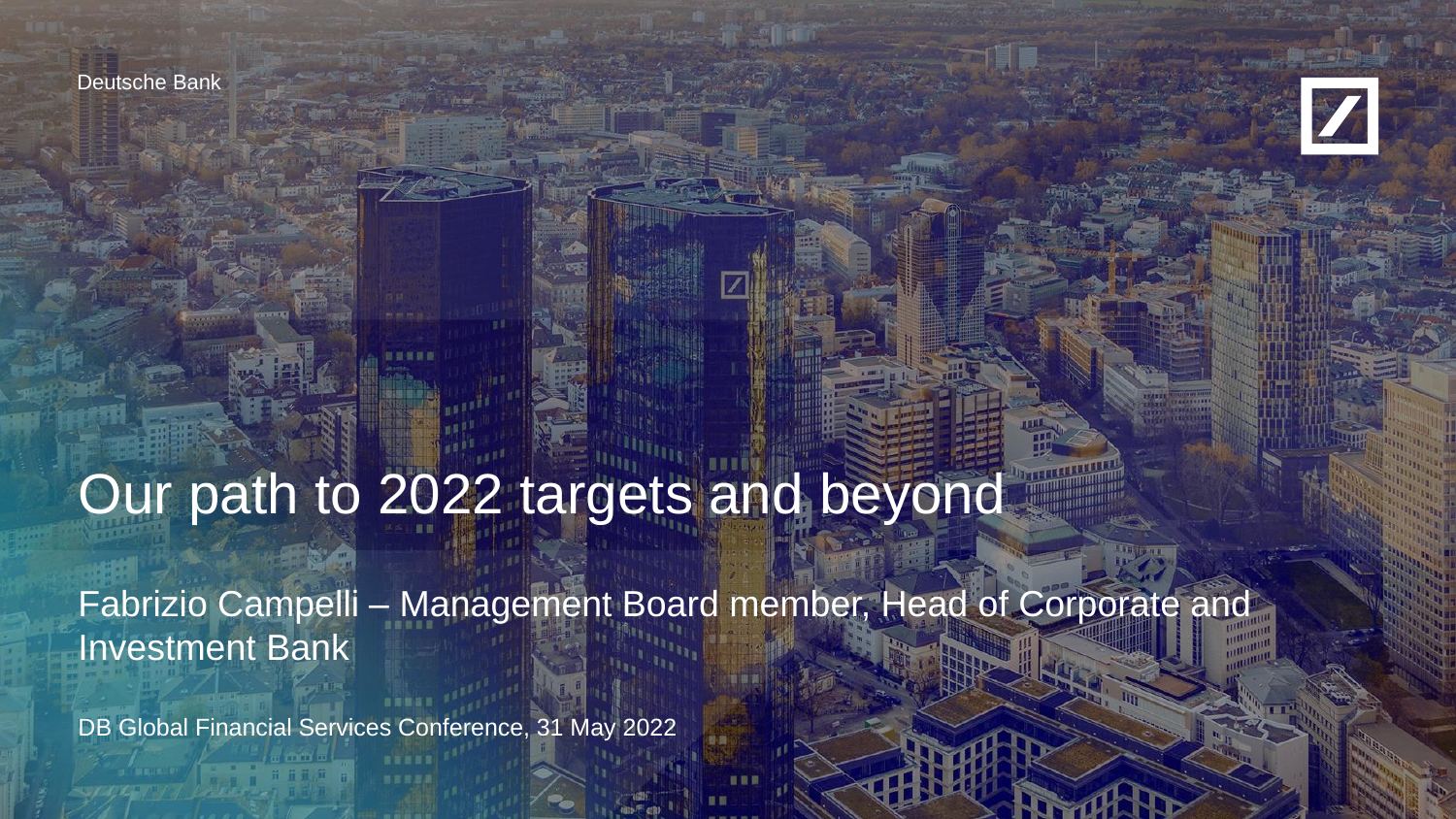DB Global Financial Services Conference, 31 May 2022

#### Summary

- Q1 results support trajectory to FY 2022 targets and ambitions
- Strong revenue momentum and continued improvement in efficiency, despite challenges
- Progress on strategic priorities across all core businesses
- Global Hausbank strategy to deliver sustainable growth beyond 2022
- Corporate Bank and Investment Bank are important contributors to Group's success
- Ambitious 2025 targets set DB on a path towards industry leadership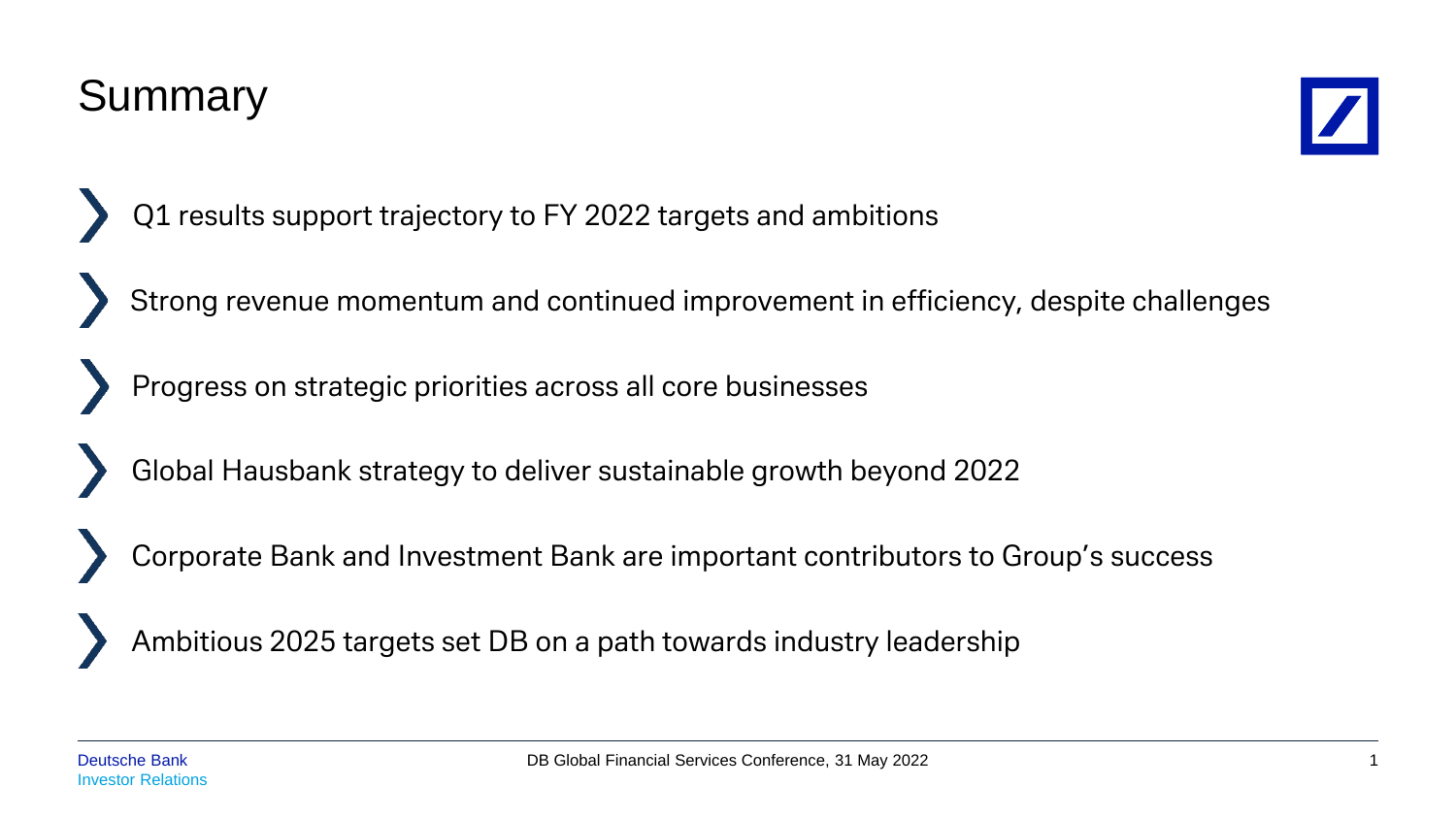

#### Q1 2022 performance evidenced a step off towards 2022 targets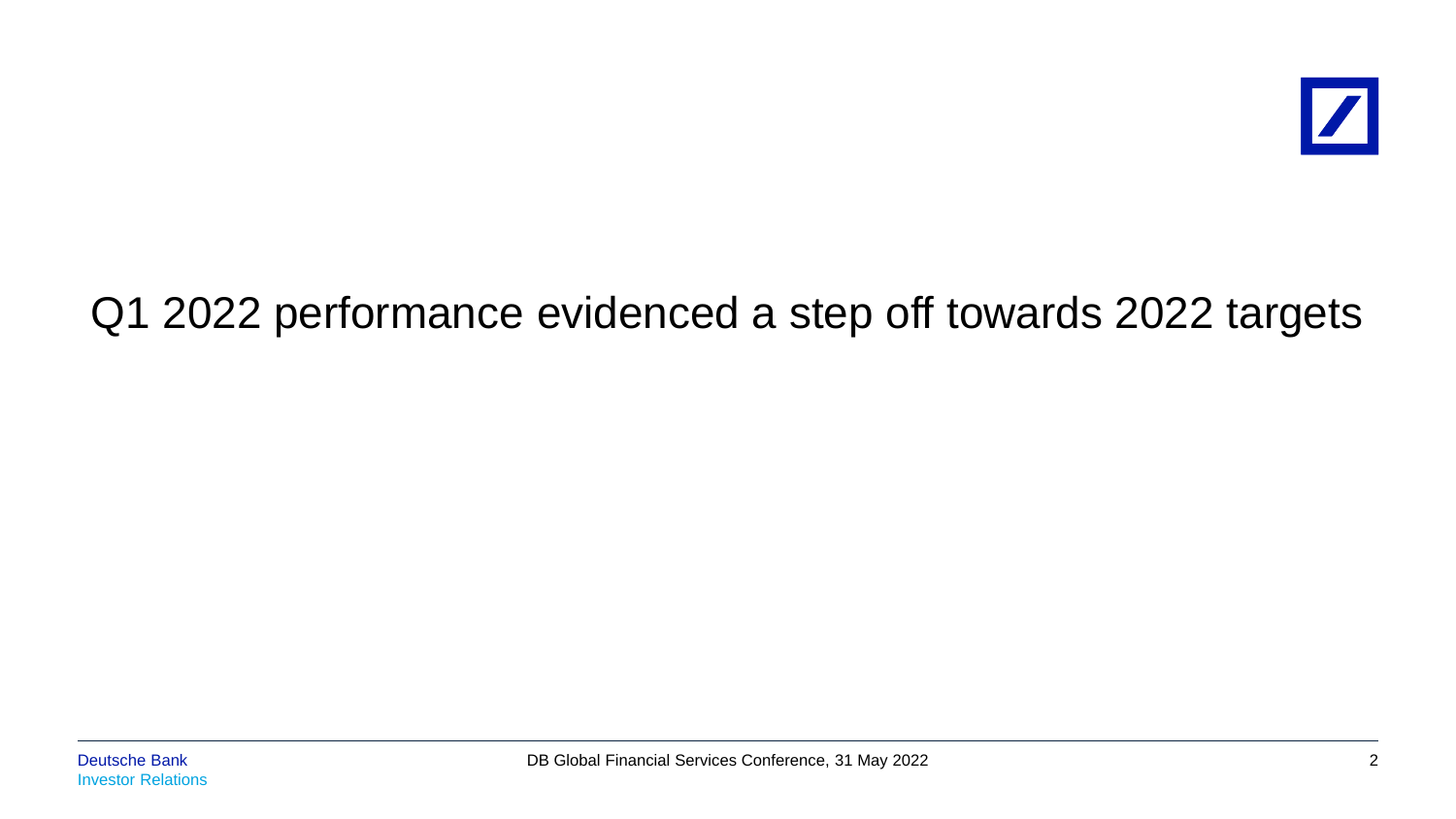## Results support trajectory to FY targets and ambitions



| <b>Performance</b>                                                                                                                         | <b>Profitability</b>                                                                                | <b>Resilience</b>                                                                                                                                   |  |  |  |  |  |  |  |
|--------------------------------------------------------------------------------------------------------------------------------------------|-----------------------------------------------------------------------------------------------------|-----------------------------------------------------------------------------------------------------------------------------------------------------|--|--|--|--|--|--|--|
| Group revenues of $\epsilon$ 7.3bn, +1%<br>YoY, with growth across all four<br>core businesses                                             | Ongoing improvements in<br>profitability, with € 1.2bn of after-<br>tax profit                      | Continued prudent risk<br>management through elevated<br>market uncertainty                                                                         |  |  |  |  |  |  |  |
| Business momentum, market<br>share gains and investments<br>support revenue ambition for 2022<br>and beyond<br>8.1%<br>ROTE <sup>(1)</sup> | <b>Continued CIR improvement</b><br>towards 2022 target, despite<br>challenges<br>73%<br><b>CIR</b> | Capital in line with guidance,<br>absorbing distributions, business<br>growth, regulatory changes and<br>impacts of war in Ukraine<br>12.8%<br>CET1 |  |  |  |  |  |  |  |

Note: Throughout this presentation totals may not sum due to rounding differences and percentages may not precisely reflect the absolute figures. Since 2020, the Group applies fair value hedge accounting for portfolio hedges of interest rate risk to hedge account modelled deposits and fixed rate mortgages with pre-payment options under the EU carve out version of IAS 39

(1) Throughout this presentation post-tax return on average tangible shareholders' equity (RoTE) is calculated on net income after AT1 coupons. Group average tangible shareholders' equity: Q1 2022: € 52.4bn, Q1 2021: € 49.3bn. Group RoE: Q1 2022: 7.2%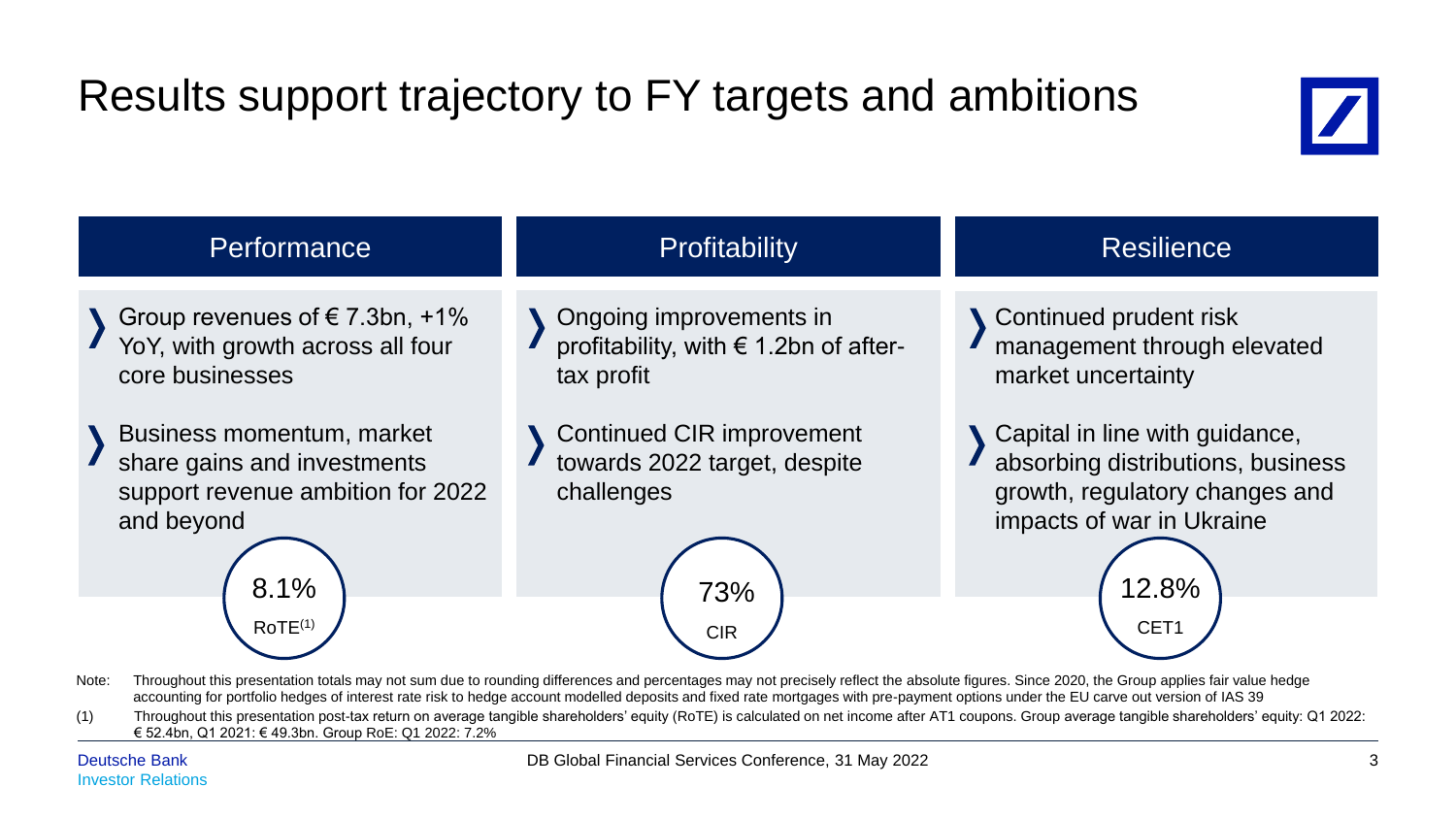## Positive operating performance

In  $\epsilon$  bn, unless stated otherwise



#### Core Bank revenues<sup>(1)</sup> Group noninterest expenses Group 7.2 3 7.3 73% CIR 77% 73% CIR Average (4)% +7% **7.2 7.3** Divisional growth rates 5.6 Divisional growth rates 5.4 Corporate 0.1 1.5 +11% 0.8 1.3 0.8 Bank Investment Bank 3.3 3.1 +7% Private 4.7 4.6 Bank 2.2 +2% 2.2 Asset Management \ 0.6 0.7 +7% (0.0) Q1 2021 Q1 2022 Q1 2021 Q1 2022 Nonoperating costs(2) **W.** Bank levies / transformation charges / Prime Finance  $\blacksquare$  Adjusted costs ex bank levies / transformation charges / Prime Finance<sup>(3)</sup>

(1) Corporate & Other revenues (Q1 2021: € (73)m, Q1 2022: € (353)m) are not shown on these charts but are included in Core Bank totals. Average growth rate is calculated as simple average

- (2) Nonoperating costs include impairment of goodwill and intangibles, litigation, and restructuring and severance. Detailed on slide 17
- (3) Defined on slide 16 and detailed on slide 17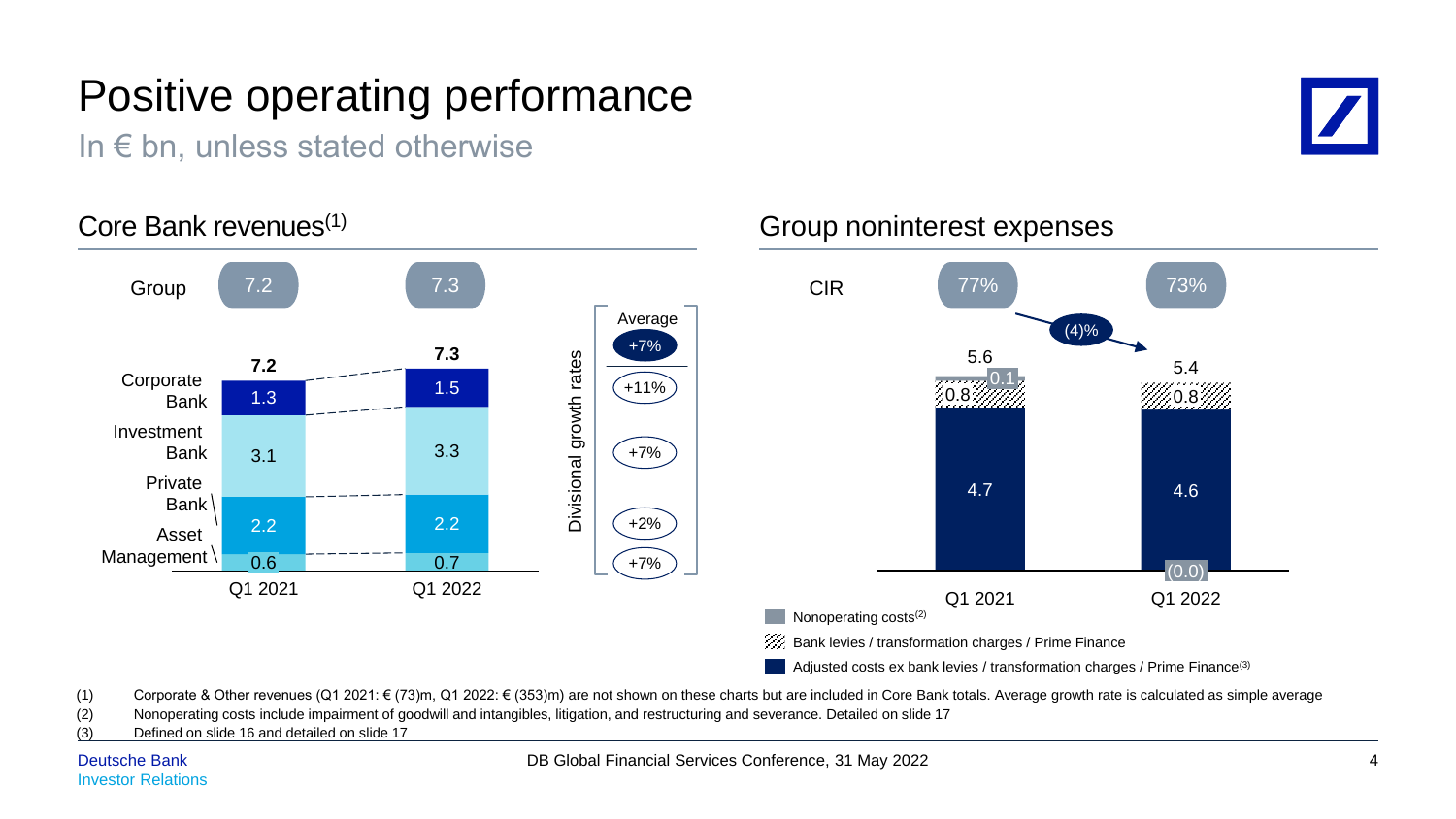#### Progress on strategic priorities in core businesses Q1 2022

| ate<br><b>Bank</b> | Loan and deposit growth<br>7%<br>driving NII increase, supported<br>by interest rate tailwinds<br>RoTE<br>Executing on growth strategies<br>70%<br>helping to drive operating<br><b>CIR</b><br>leverage of 18% <sup>(1)</sup> | Investment<br><b>Bank</b> | Strong client activity in FIC,<br>17%<br>with year-on-year growth<br>across both institutional and<br>RoTE<br>corporate clients<br>53%<br>M&A revenues more than 80%<br><b>CIR</b><br>higher year on year |
|--------------------|-------------------------------------------------------------------------------------------------------------------------------------------------------------------------------------------------------------------------------|---------------------------|-----------------------------------------------------------------------------------------------------------------------------------------------------------------------------------------------------------|
| Private<br>Bank    | Strong Q1 results with $\epsilon$ 13bn<br>9%<br>of net new business across<br>ROTE<br>AuM and loans<br>77%<br>Significant progress on German<br>IT platform consolidation<br>CIR <sub>1</sub>                                 | Management<br>Asset       | Strong revenues driven by<br>25%<br>higher management fees<br>despite market environment<br>RoTE<br>Continued investment in<br>62%<br>growth initiatives and platform<br><b>CIR</b><br>transformation     |

Note: Divisional post-tax return (RoTE) on average tangible shareholders' equity calculated applying a 28% tax rate

(1) Defined on slide 16

 $\boldsymbol{Z}$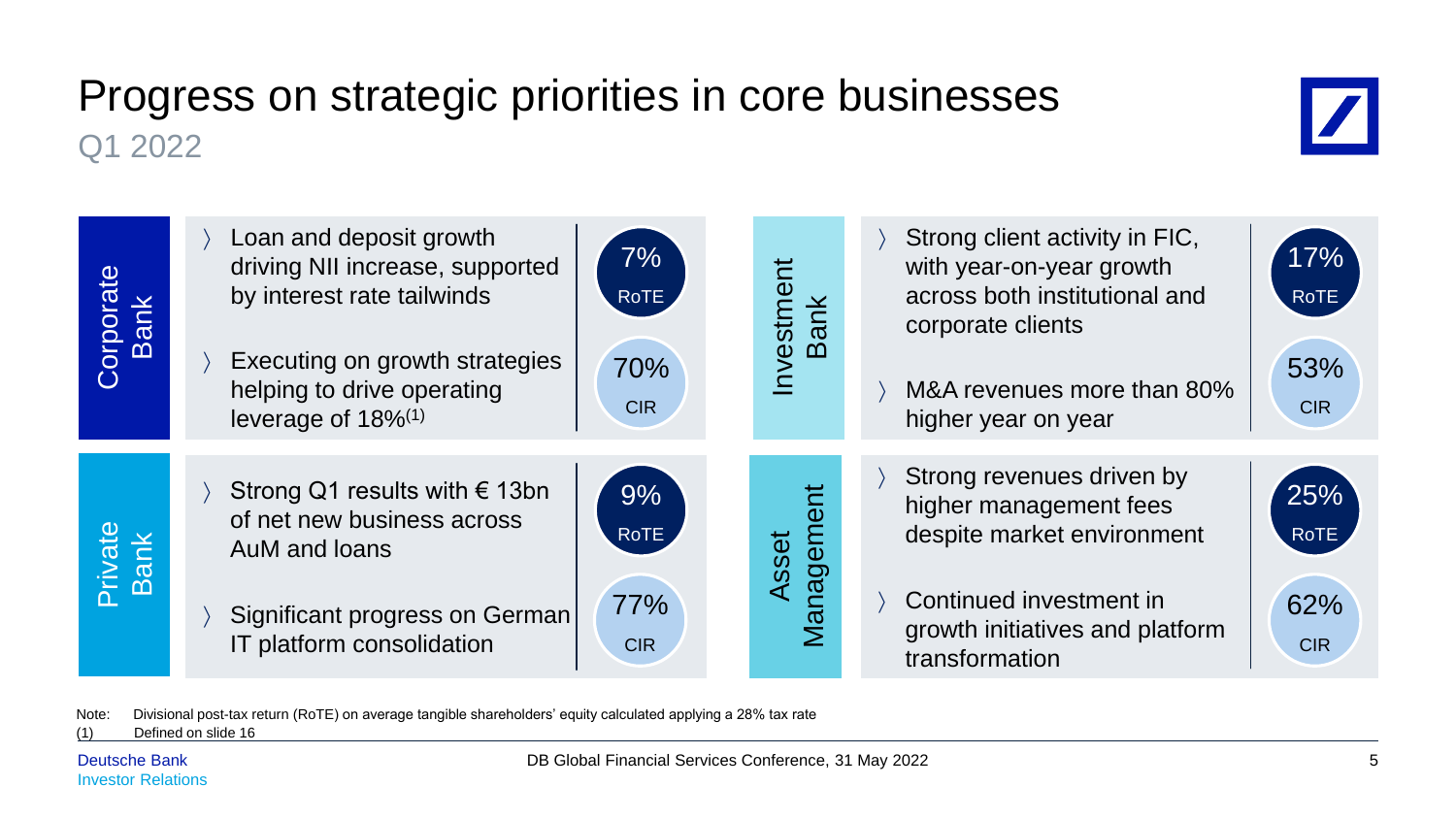#### Deutsche Bank's strategic evolution to 2025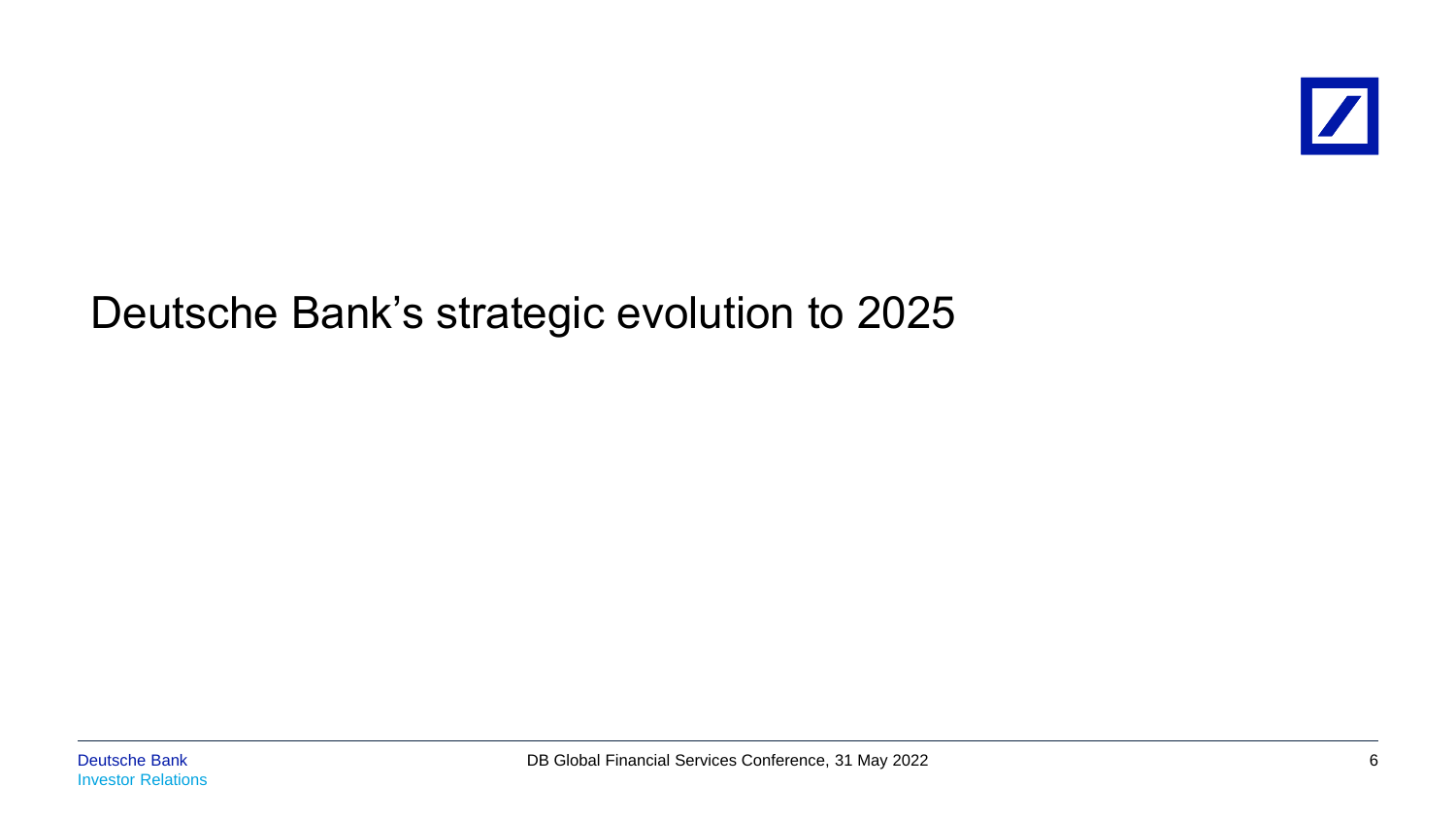## Building the long-term strategy on our heritage





The preferred "first call" partner for your financial needs

Prudent risk management and strong balance sheet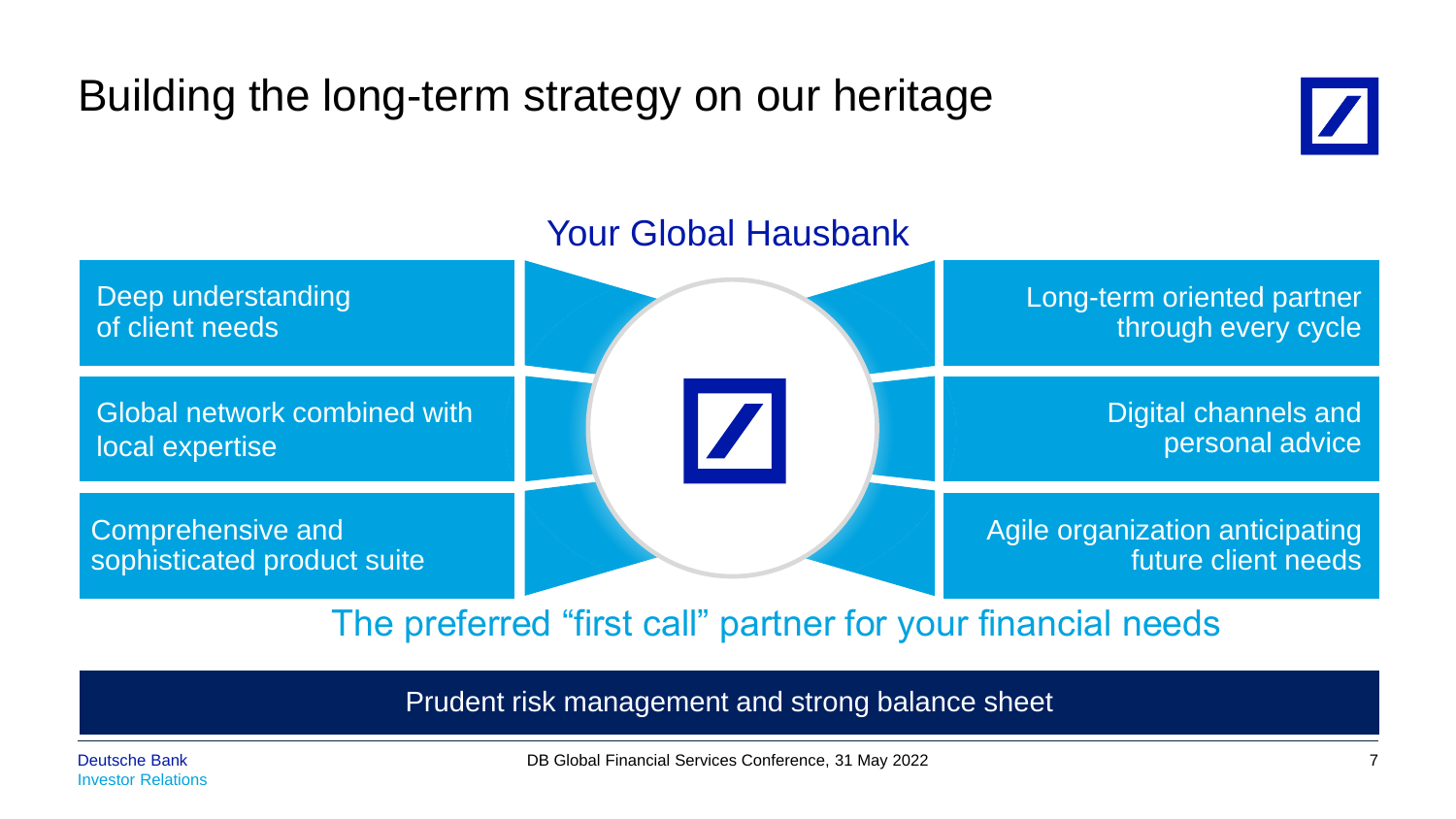## Global Hausbank strategy to deliver sustainable growth





Strong and resilient foundation across four leading **client-centric** business divisions

**Positioned to grow** on the back of robust balance sheet and key themes of the coming decade

Continued **efficiency and self-funding** of investments

Clear path to drive **shareholder value creation**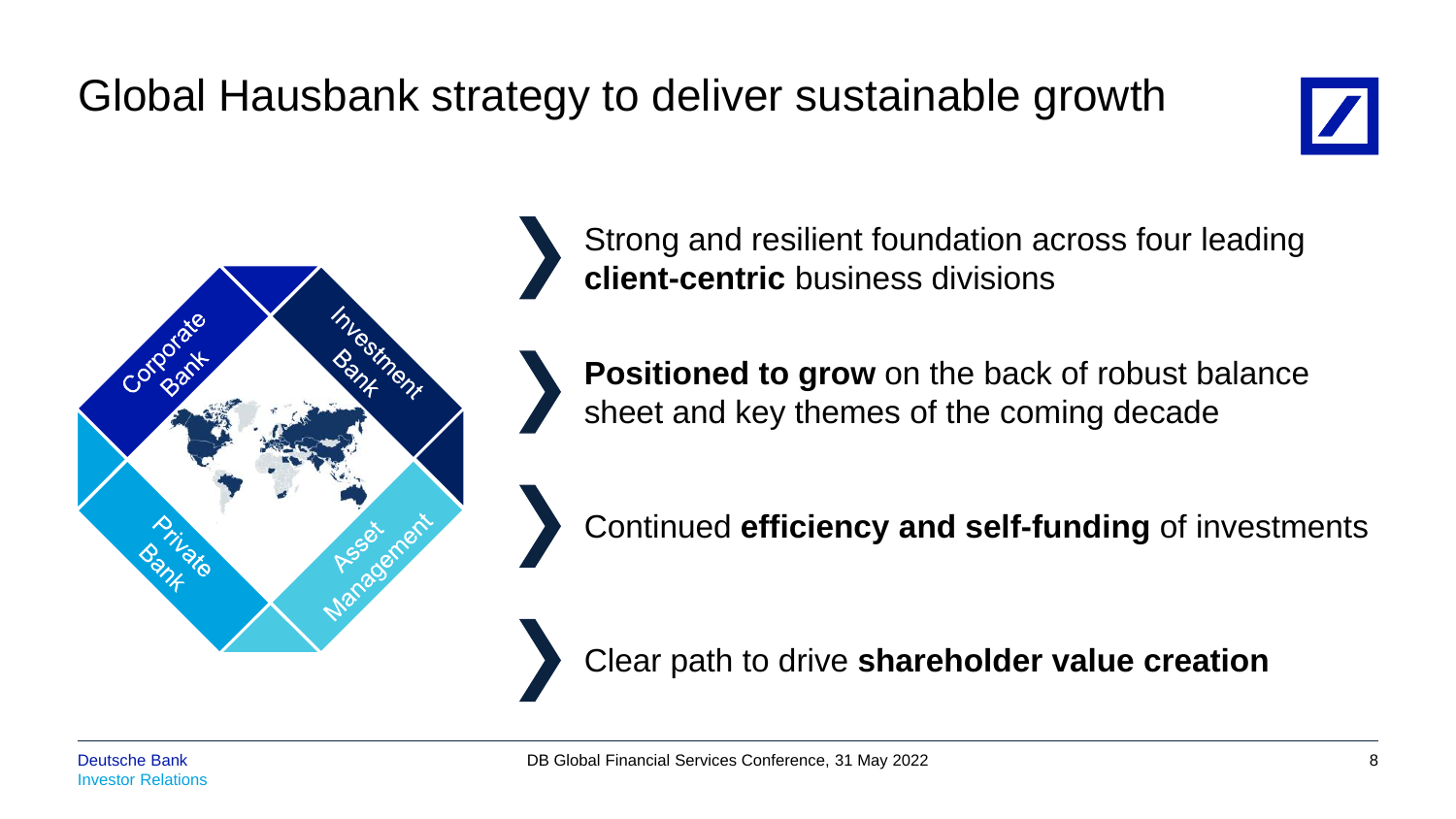## Clients benefitting from cross-bank collaboration





(1) FY 2021 vs. FY 2019 based on revenue credit delta

Source: Dealogic, FY 2021 vs. FY 2018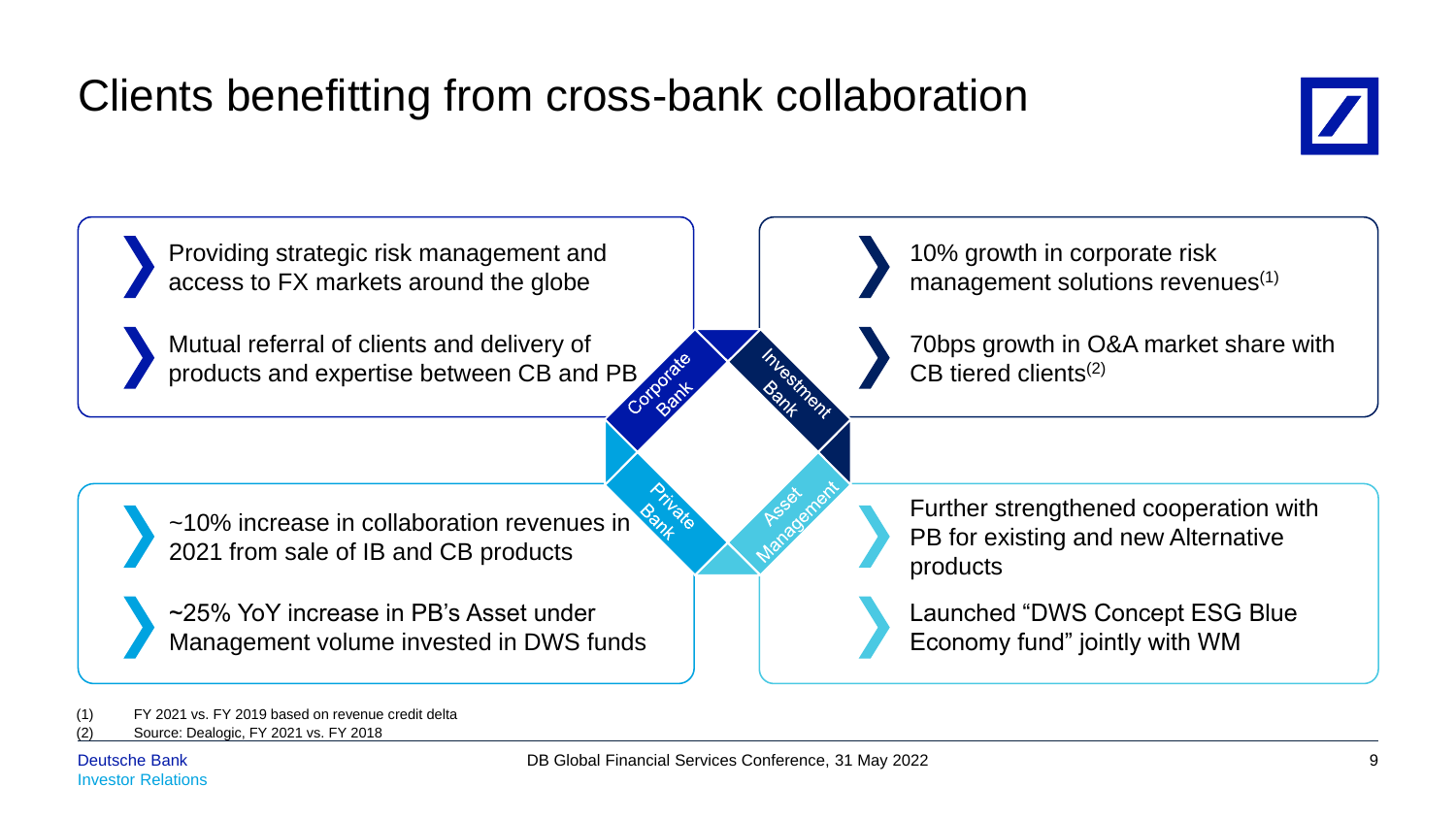#### Further enhance risk management and controls



**Risk framework evolution Sustained investment Further front-toback alignment** Building on strong risk culture and enriching non-financial risk framework Evolution of ESG / climate framework per regulatory and industry practices Increasing vigilance over escalating risks (including cyber) Investing in core platforms to improve risk measurement and detection Increasing use of 'next gen' technologies (e.g. AI / ML) Optimizing adoption of new regulations (e.g. FRTB) Further shifting to preventative 'at-source' controls Heightening front office ownership (including data) Leveraging front office platforms to improve controls

Culture and Conduct as an integral part of our strategy to achieve sustainable profitability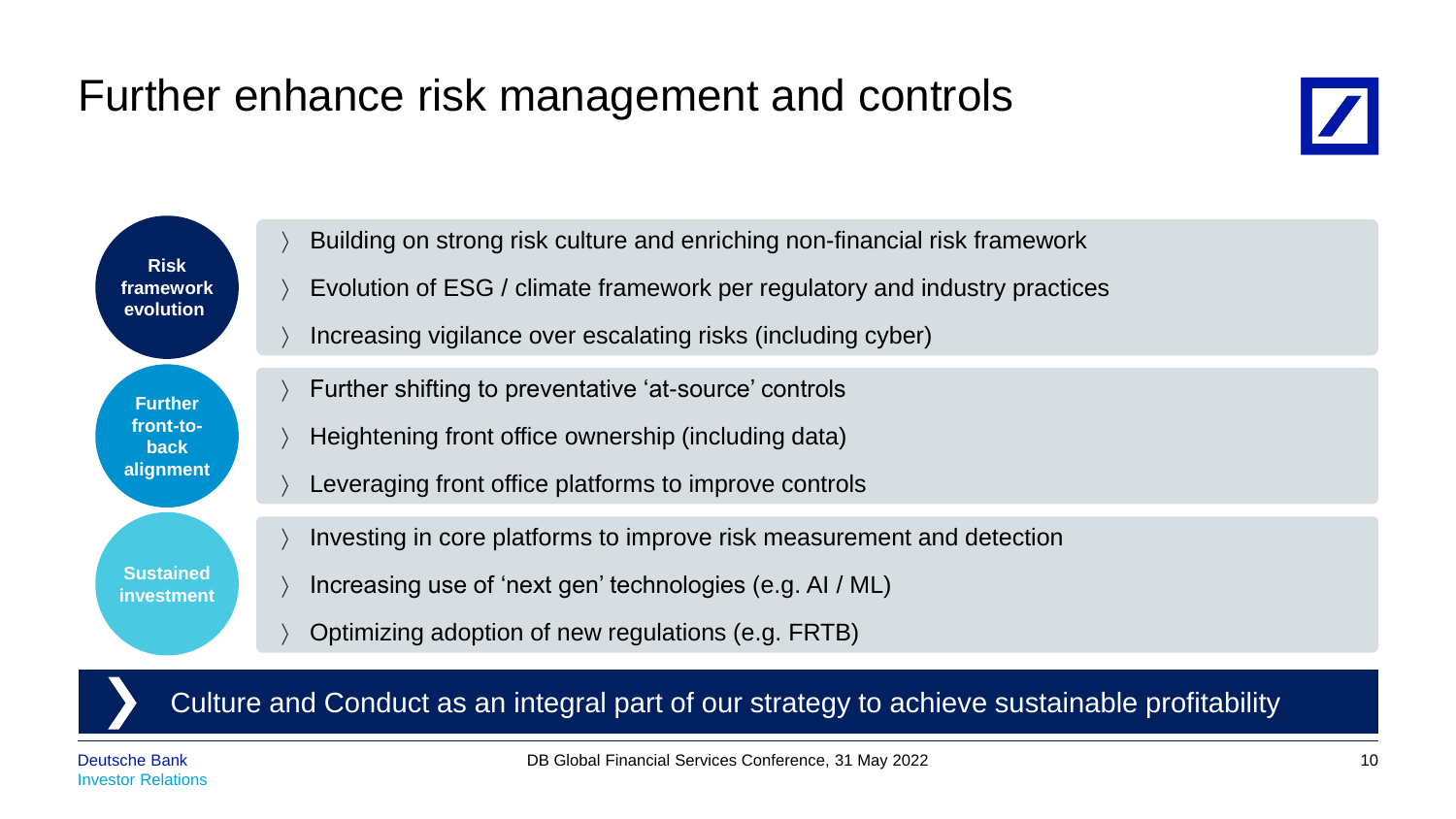

#### Grow with differentiated Global Hausbank client proposition

(1) Divisional CAGRs based on 2021 revenues excluding specific items

(2) Source: Finance Magazine, Finance Survey, Jul 2021



**Corporate Bank**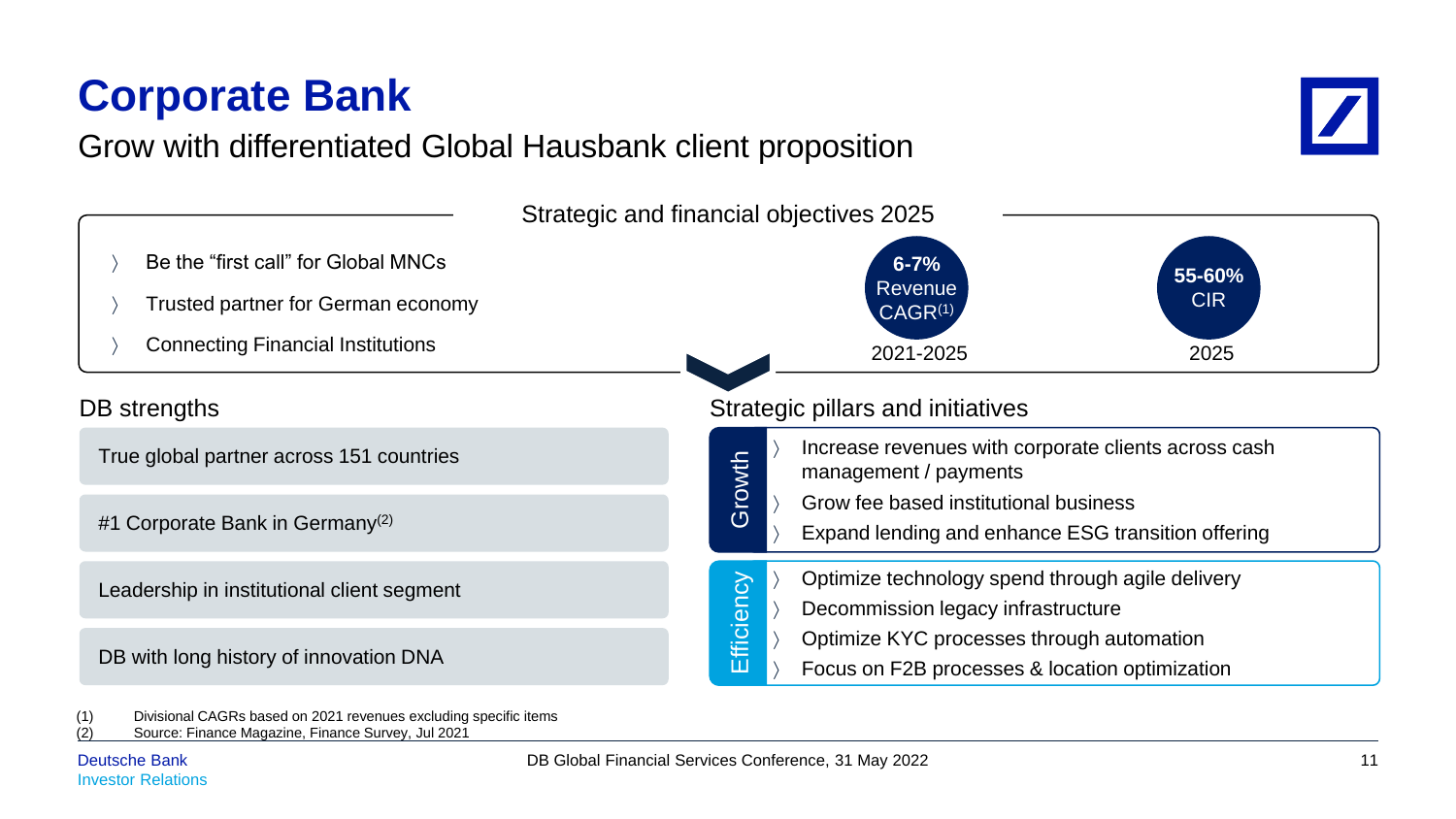

(3) Source: Dealogic FY 2021

**Investment Bank**

Consistent strategy delivery and targeted growth initiatives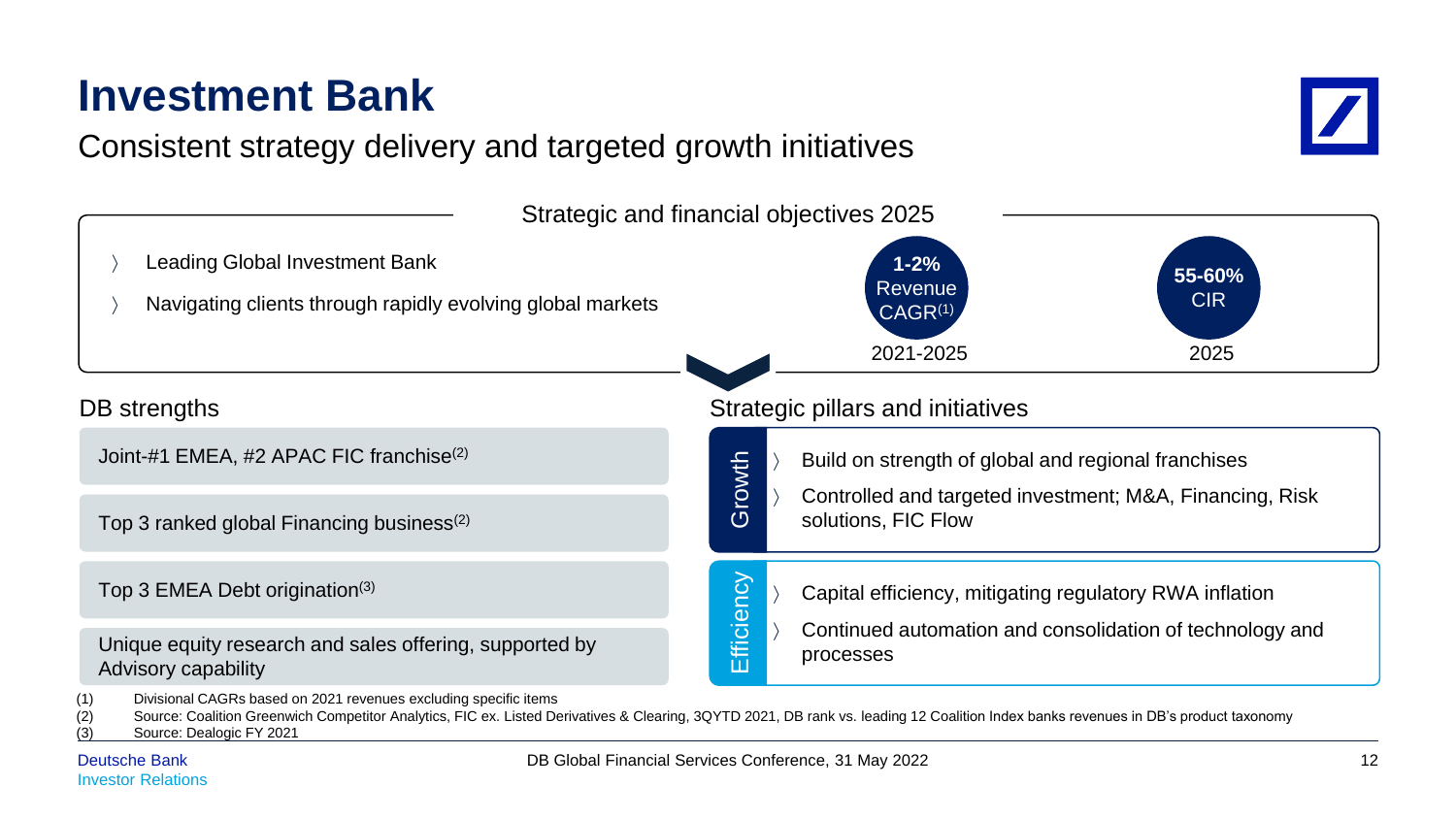Financial targets and capital objectives



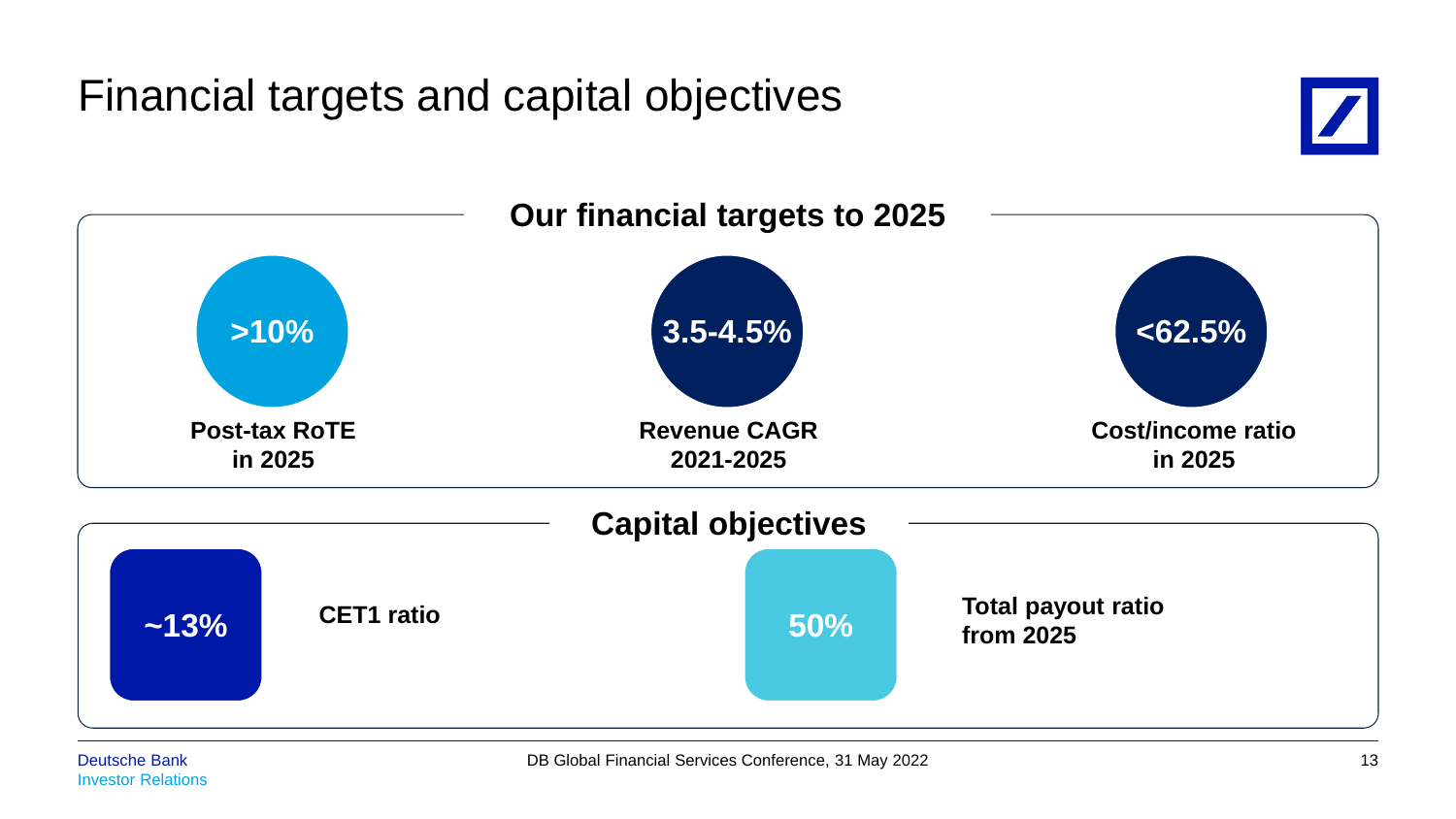### Our path from stabilization to industry leadership



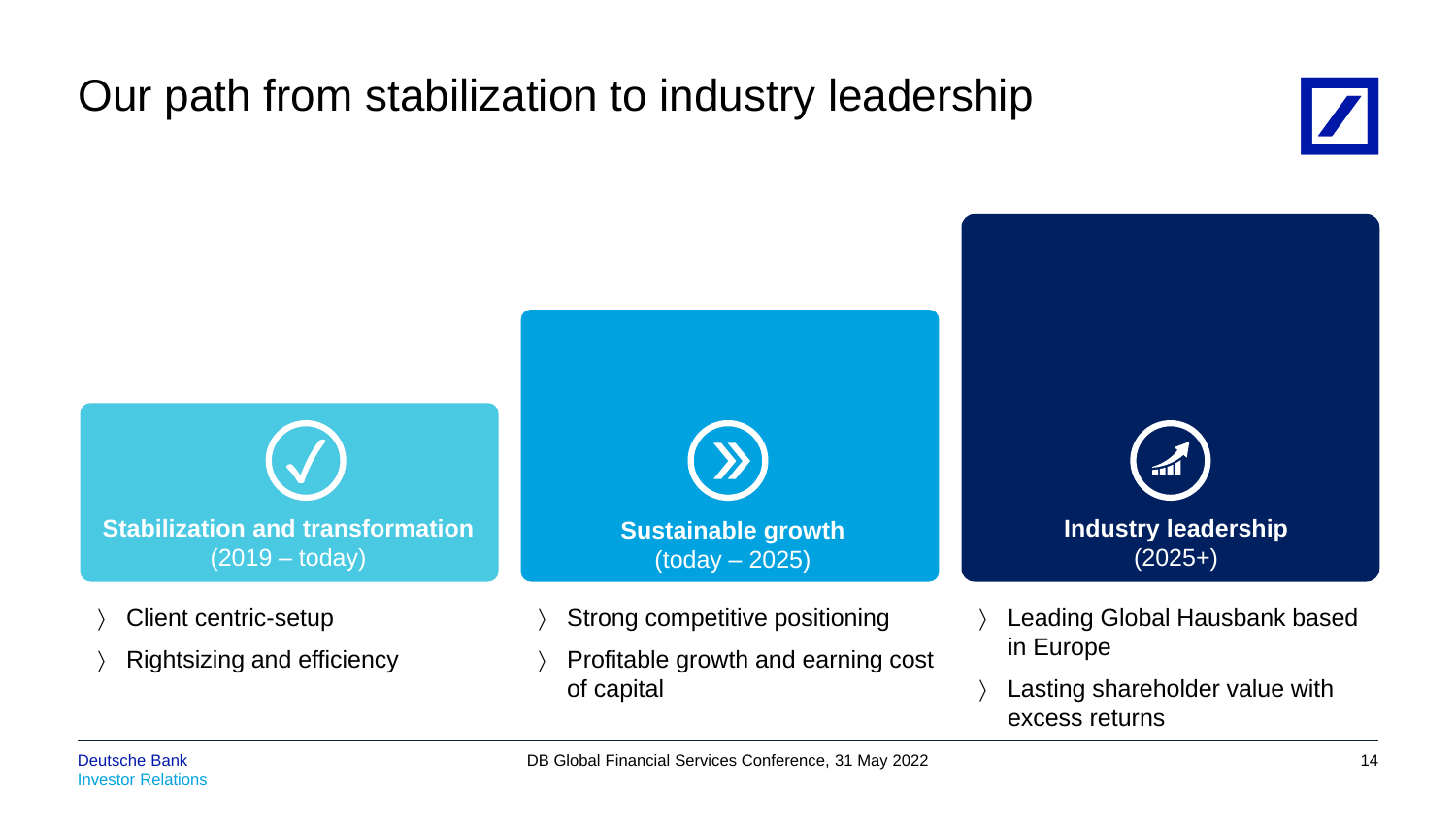

## Appendix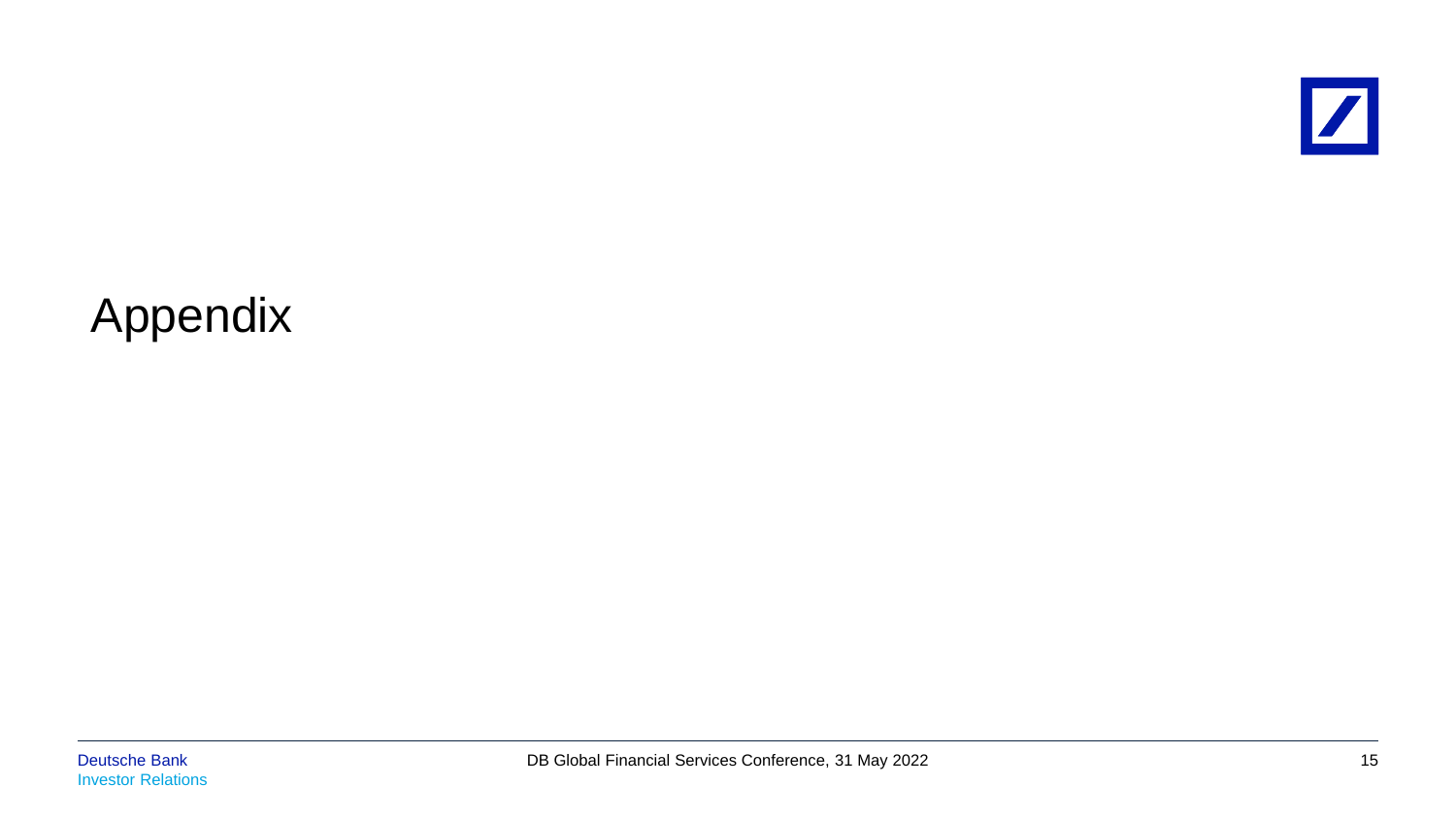#### Definition of certain financial measures



| Darita alea Daiabh                                                 | DD Olshal Fiscacial Comisso Conference 04 May 0000                                                                                                                                                                                                                                                                                                                                                                                                                                                                                                                                                         |
|--------------------------------------------------------------------|------------------------------------------------------------------------------------------------------------------------------------------------------------------------------------------------------------------------------------------------------------------------------------------------------------------------------------------------------------------------------------------------------------------------------------------------------------------------------------------------------------------------------------------------------------------------------------------------------------|
| <b>Operating leverage</b>                                          | Operating leverage is calculated as the difference between year on year change in percentages of reported net revenues and year on year<br>change in percentages of reported noninterest expenses                                                                                                                                                                                                                                                                                                                                                                                                          |
| Expenses eligible for<br>reimbursement related<br>to Prime Finance | BNP Paribas and Deutsche Bank signed a master transaction agreement to provide continuity of service to Deutsche Bank's Prime Finance<br>and Electronic Equities clients. Under the agreement Deutsche Bank operated the platform until clients could be migrated to BNP Paribas by<br>the end of 2021. Expenses of the transferred business were eligible for reimbursement by BNP Paribas                                                                                                                                                                                                                |
| Transformation-related<br>effects                                  | Transformation-related effects are financial impacts, in addition to transformation charges (as defined above), which are recorded outside of<br>adjusted costs. These include goodwill impairments in the second quarter 2019, as well as restructuring and severance expenses from the third<br>quarter 2019 onwards. In addition to the aforementioned pre-tax items, transformation-related effects on a post-tax basis include pro-forma tax<br>effects on the aforementioned items and deferred tax asset valuation adjustments in connection with the transformation of the Group                   |
| Transformation<br>charges                                          | Transformation charges are costs, included in adjusted costs, that are directly related to Deutsche Bank's transformation as a result of the<br>strategy announced on 7 July 2019 and certain costs related to incremental or accelerated decisions driven by the changes in our expected<br>operations due to the COVID-19 pandemic. Such charges include the transformation-related impairment of software and real estate, the<br>accelerated software amortization and other transformation charges like onerous contract provisions or legal and consulting fees related to the<br>strategy execution |
| Adjusted costs                                                     | Adjusted costs are calculated by deducting (i) impairment of goodwill and other intangible assets, (ii) net litigation charges and (iii) restructuring<br>and severance (in total referred to as nonoperating costs) from noninterest expenses under IFRS as shown on slide 17                                                                                                                                                                                                                                                                                                                             |
| Revenues excluding<br>specific items                               | Revenues excluding specific items are calculated by adjusting net revenues under IFRS for specific revenue items which generally fall outside<br>the usual nature or scope of the business and are likely to distort an accurate assessment of the divisional operating performance. Excluded<br>items are Debt Valuation Adjustment (DVA) and material transactions or events that are either one-off in nature or belong to a portfolio of<br>connected transactions or events where the P&L impact is limited to a specific period of time as shown on slide 17                                         |
|                                                                    |                                                                                                                                                                                                                                                                                                                                                                                                                                                                                                                                                                                                            |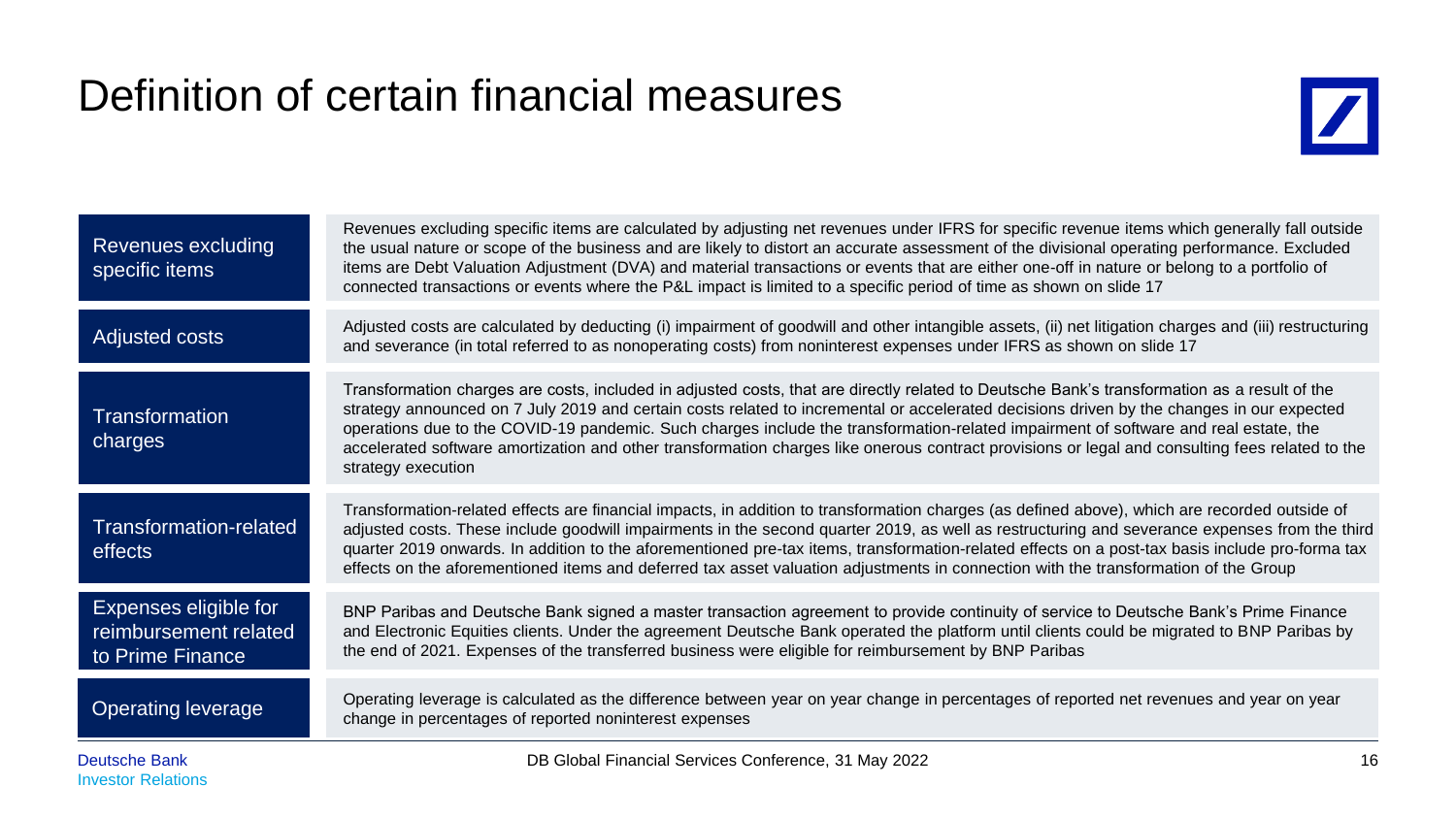#### Specific revenue items and adjusted costs – Q1 2022 In  $\varepsilon$  m



Group

Group

|                                                                                                                 |                                                       | Q1 2022        |                |       |     |                |              |                          | Q1 2021 |       |                |       |     |                          |              |                |           | Q4 2021        |       |       |              |                |                |                          |              |
|-----------------------------------------------------------------------------------------------------------------|-------------------------------------------------------|----------------|----------------|-------|-----|----------------|--------------|--------------------------|---------|-------|----------------|-------|-----|--------------------------|--------------|----------------|-----------|----------------|-------|-------|--------------|----------------|----------------|--------------------------|--------------|
|                                                                                                                 |                                                       | <b>CB</b>      | IB             | PB    | AM  | C&O            | Core<br>Bank | CRU                      | Group   | CB    | IB             | PB    | AM  | C&O                      | Core<br>Bank | CRU            | Group     | CB             | IB    | PB    | AM           | <b>C&amp;O</b> | Core<br>Bank   |                          | CRU Group    |
| Revenues                                                                                                        |                                                       | 1,461          | 3.322          | 2.220 | 682 | (353)          | 7,333        | (5)                      | 7,328   | 1,313 | 3,097          | 2.178 | 637 | (73)                     | .152         | 81             | 7,233     | 1,352          | 1,913 | 2.040 | 789          | (199)          | 5,895          | 5 <sup>5</sup>           | 5,900        |
| ecifi<br>enu<br>$\omega$                                                                                        | DVA - IB Other / CRU                                  |                | (8)            |       |     |                | (8)          | (2)                      | (10)    | ٠     | (15)           |       |     | $\overline{\phantom{a}}$ | (15)         | $\overline{2}$ | (13)      |                | 8     |       |              |                | 8              | $\mathbf{1}$             |              |
|                                                                                                                 | Sal. Oppenheim workout - IPB                          |                |                |       |     |                |              |                          |         |       |                | 24    |     |                          | 24           |                | 24        |                |       | 3     |              |                | $\mathcal{R}$  |                          |              |
| Revenues ex specific items                                                                                      |                                                       | 1,461          | 3.33C          | 2.213 | 682 | (353)          | 7.333        | (3)                      | 7,330   | L.313 | 112            | 2.153 | 637 | (73)                     |              | 79             | 7.222     | 1.352          | .,905 | 2.037 | 789          | (199)          | 5.884          |                          | 5,888        |
|                                                                                                                 |                                                       | Q1 2022        |                |       |     |                |              |                          | Q1 2021 |       |                |       |     |                          |              |                | Q4 2021   |                |       |       |              |                |                |                          |              |
|                                                                                                                 |                                                       | CB             | IB             | PB    | AM  | <b>C&amp;O</b> | Core<br>Bank | CRU                      | Group   | CB    | IB             | PB    | AM  | <b>C&amp;O</b>           | Core<br>Bank |                | CRU Group | CB             | IB    | PB    | AM           | <b>C&amp;O</b> | Core<br>Bank   |                          | CRU Group    |
| Noninterest expenses                                                                                            |                                                       | 1.022          | 1.776          | 1.700 | 421 | 120            | 5,040        | 337                      | 5,377   | 1,100 | 1,607          | 1.808 | 405 | 156                      | 5,076        | 498            | 5,574     | 1,077          | 1,534 | 1,952 | 452          | 185            | 5,200          | 363                      | 5,564        |
| Nonoperating<br>costs                                                                                           | Impairment of goodwill and other<br>intangible assets |                |                |       |     |                |              | $\overline{\phantom{a}}$ |         |       |                |       |     |                          |              |                |           | $\overline{2}$ |       |       |              |                | $\overline{2}$ | $\overline{\phantom{a}}$ |              |
|                                                                                                                 | Litigation charges, net                               | (0)            | $\overline{2}$ | 3     | (0) | $\Omega$       |              | 21                       | 26      | (0)   | 12             |       |     | $\overline{0}$           | 14           | 64             | 78        | (1)            | 63    | (3)   | $\mathbf{1}$ | (10)           | 49             | 106                      | 155          |
|                                                                                                                 | Restructuring & severance                             | 3              | 3              | (42)  |     |                | (34)         |                          | (33)    | 25    | $\overline{7}$ | 11    | 6   | 8                        | 57           | $\mathbf 0$    | 58        | 59             | 46    | 134   | 11           | 1              | 250            | 1                        | 251          |
| Adjusted costs                                                                                                  |                                                       | 1.019          | 1.771          | 1.740 | 420 | 119            | 5,069        | 315                      | 5,385   | 1.076 | 1.588          | 1.795 | 400 | 147                      | 5,005        | 433            | 5,439     | 1.018          | .425  | L.822 | 440          | 195            | 1,899          | 256                      | 5,155        |
|                                                                                                                 | Transformation charges <sup>(1)</sup>                 | $\overline{4}$ |                | 34    |     |                | 38           |                          | 38      | 11    | 13             | 36    |     | 43                       | 104          | 12             | 116       | 23             | 23    | 80    | $\mathbf 0$  | 59             | 185            | 19                       | 204          |
| Adjusted costs ex transformation charges                                                                        |                                                       | 1.015          | 1.771          | 1.706 | 420 | 119            | 5.031        | 315                      | 5,346   | 1,064 | 1.574          | 1.759 | 399 | 104                      | 4.901        | 422            | 5,322     | 995            | 1.402 | 1.742 | 439          | 136            | 4.714          | 237                      | 4,951        |
| <b>Bank levies</b>                                                                                              |                                                       |                |                |       |     |                |              |                          | 730     |       |                |       |     |                          |              |                | 571       |                |       |       |              |                |                |                          | $\mathbf{3}$ |
| Prime Finance <sup>(2)</sup>                                                                                    |                                                       |                |                |       |     |                |              |                          |         |       |                |       |     |                          |              |                | 77        |                |       |       |              |                |                |                          | 70           |
| the contract of the contract of the contract of the contract of the contract of the contract of the contract of |                                                       |                |                |       |     |                |              |                          |         |       |                |       |     |                          |              |                |           |                |       |       |              |                |                |                          |              |

Adjusted costs ex bank levies, transformation<br>charges & Prime Finance charges & Prime Finance et al. and the charges and the charges of the charges and the charges and the charges and the charges and the charges and the charges are charges and the charges and the charges and the charges and